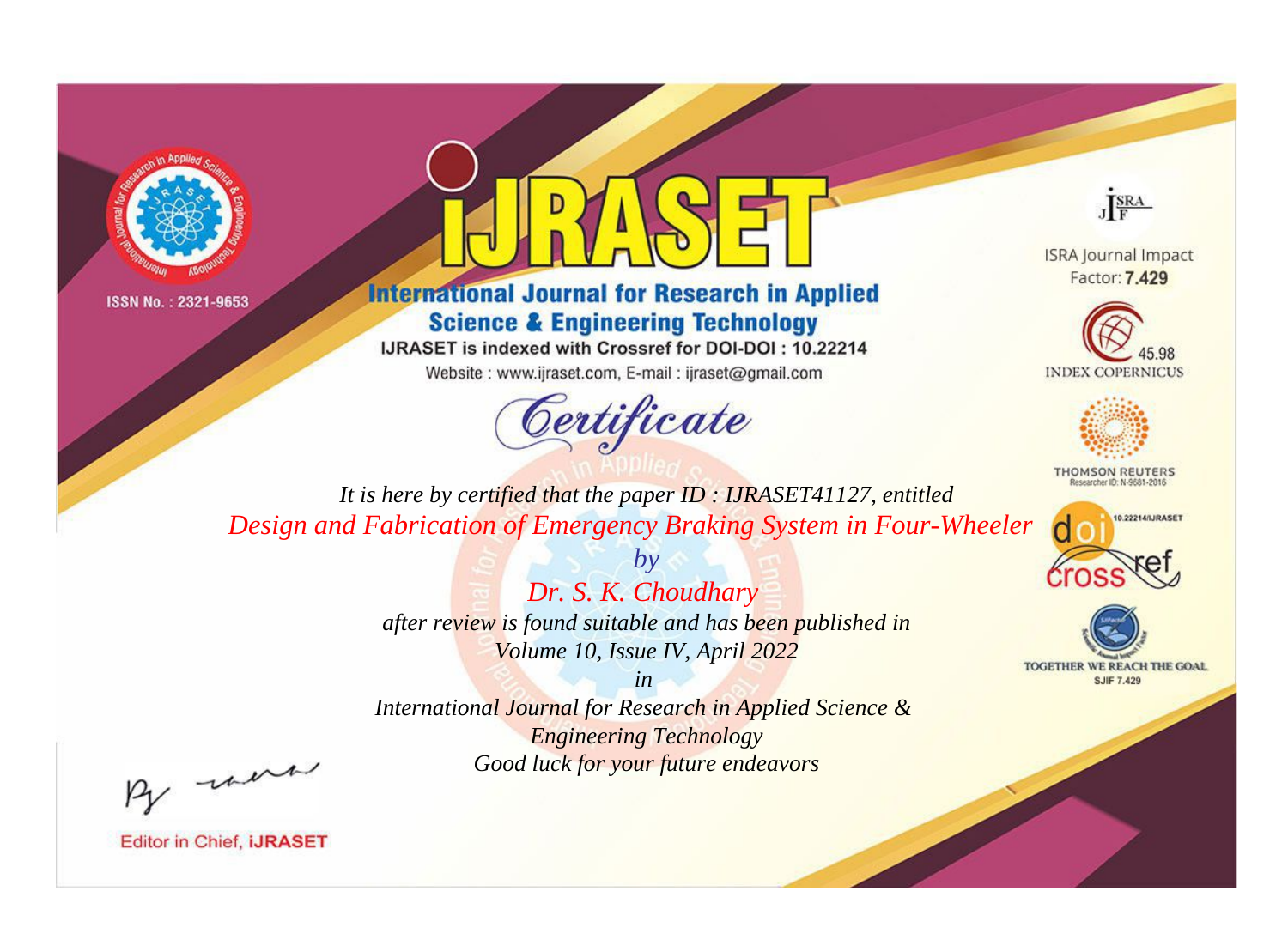



**International Journal for Research in Applied Science & Engineering Technology** 

IJRASET is indexed with Crossref for DOI-DOI: 10.22214

Website: www.ijraset.com, E-mail: ijraset@gmail.com



JERA

**ISRA Journal Impact** Factor: 7.429





**THOMSON REUTERS** 



TOGETHER WE REACH THE GOAL **SJIF 7.429** 

*It is here by certified that the paper ID : IJRASET41127, entitled Design and Fabrication of Emergency Braking System in Four-Wheeler*

> *Himanshu Ramteke after review is found suitable and has been published in Volume 10, Issue IV, April 2022*

*by*

*in International Journal for Research in Applied Science & Engineering Technology Good luck for your future endeavors*

By morn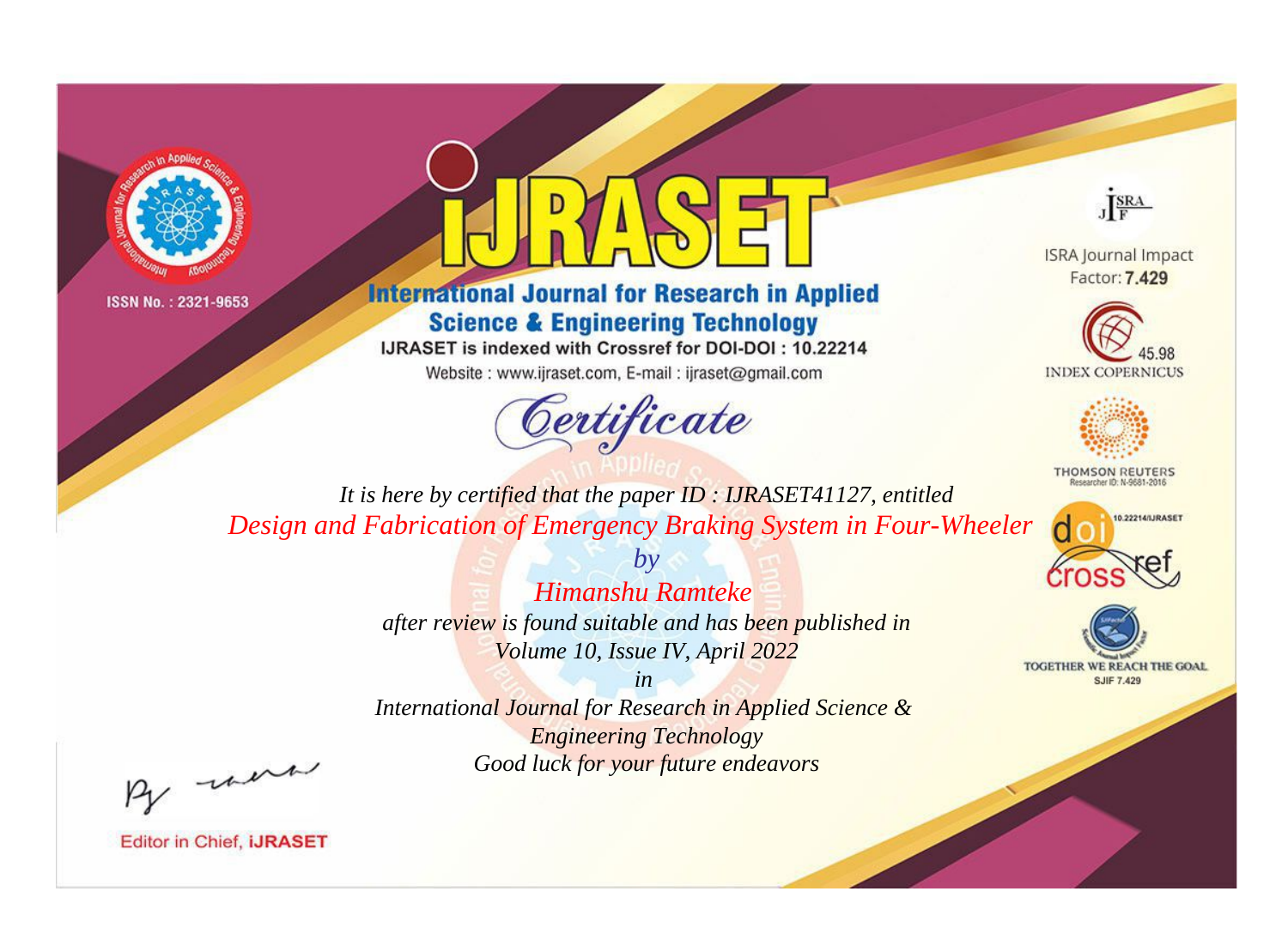



**International Journal for Research in Applied Science & Engineering Technology** 

IJRASET is indexed with Crossref for DOI-DOI: 10.22214

Website: www.ijraset.com, E-mail: ijraset@gmail.com



JERA

**ISRA Journal Impact** Factor: 7.429





**THOMSON REUTERS** 



TOGETHER WE REACH THE GOAL **SJIF 7.429** 

*It is here by certified that the paper ID : IJRASET41127, entitled Design and Fabrication of Emergency Braking System in Four-Wheeler*

> *Ayush Kuryawanshi after review is found suitable and has been published in Volume 10, Issue IV, April 2022*

*by*

*in* 

*International Journal for Research in Applied Science & Engineering Technology Good luck for your future endeavors*

By morn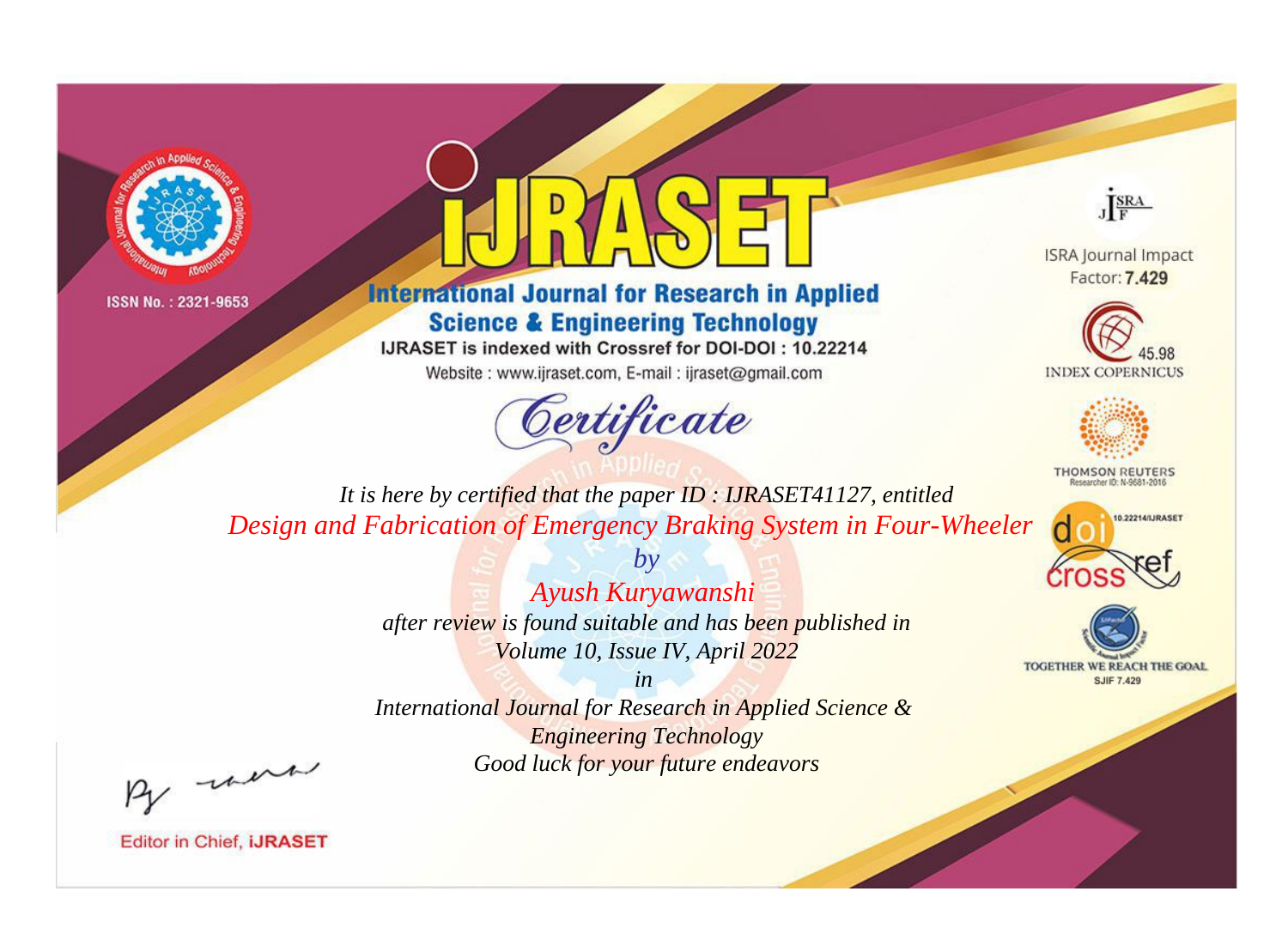



**International Journal for Research in Applied Science & Engineering Technology** 

IJRASET is indexed with Crossref for DOI-DOI: 10.22214

Website: www.ijraset.com, E-mail: ijraset@gmail.com



JERA

**ISRA Journal Impact** Factor: 7.429





**THOMSON REUTERS** 



TOGETHER WE REACH THE GOAL **SJIF 7.429** 

*It is here by certified that the paper ID : IJRASET41127, entitled Design and Fabrication of Emergency Braking System in Four-Wheeler*

> *Rupam Sonbarse after review is found suitable and has been published in Volume 10, Issue IV, April 2022*

*by*

*in* 

*International Journal for Research in Applied Science & Engineering Technology Good luck for your future endeavors*

By morn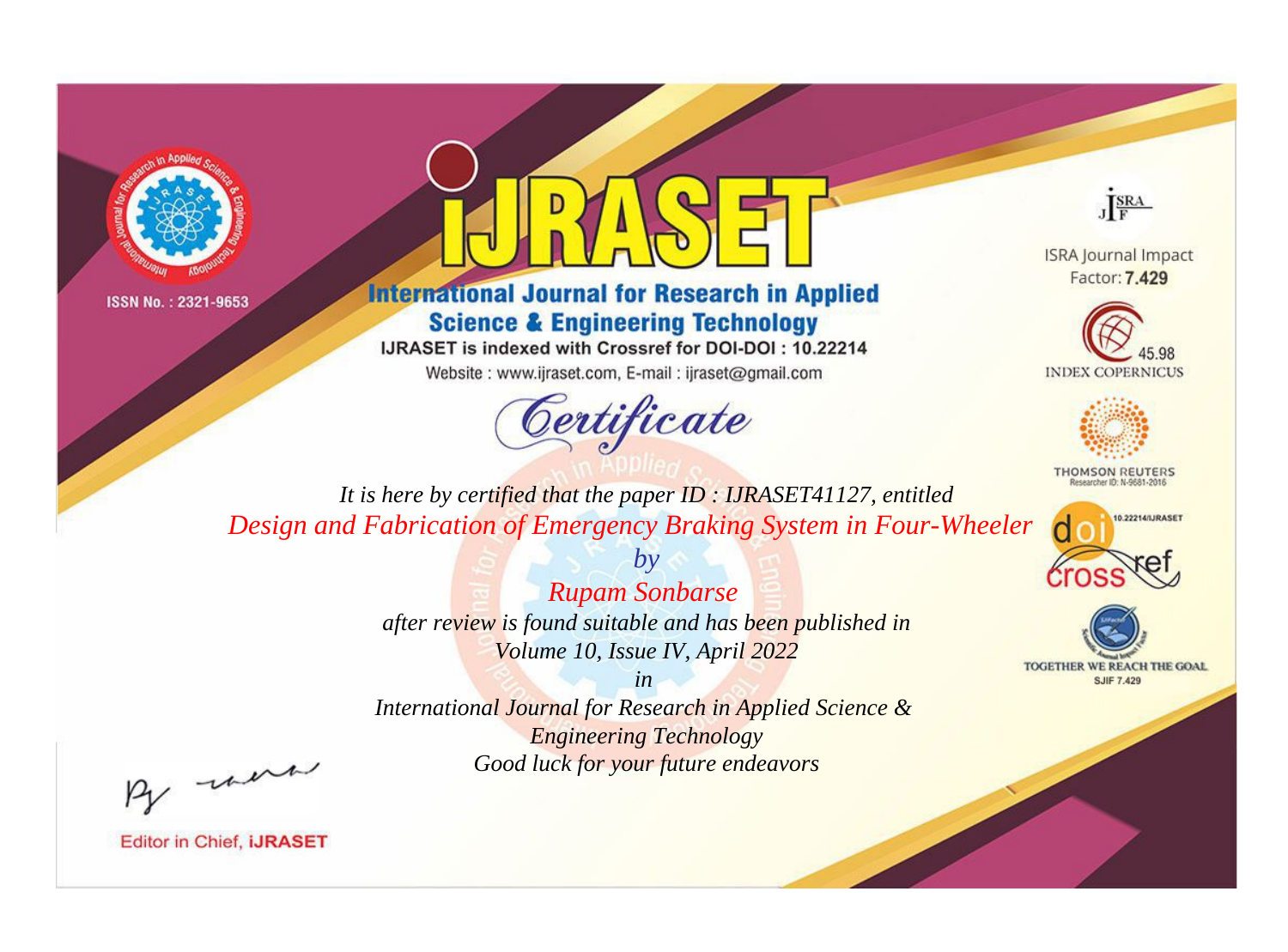



**International Journal for Research in Applied Science & Engineering Technology** 

IJRASET is indexed with Crossref for DOI-DOI: 10.22214

Website: www.ijraset.com, E-mail: ijraset@gmail.com



JERA

**ISRA Journal Impact** Factor: 7.429





**THOMSON REUTERS** 



TOGETHER WE REACH THE GOAL **SJIF 7.429** 

*It is here by certified that the paper ID : IJRASET41127, entitled Design and Fabrication of Emergency Braking System in Four-Wheeler*

> *Pawan Khangar after review is found suitable and has been published in Volume 10, Issue IV, April 2022*

*by*

*in* 

*International Journal for Research in Applied Science & Engineering Technology Good luck for your future endeavors*

By morn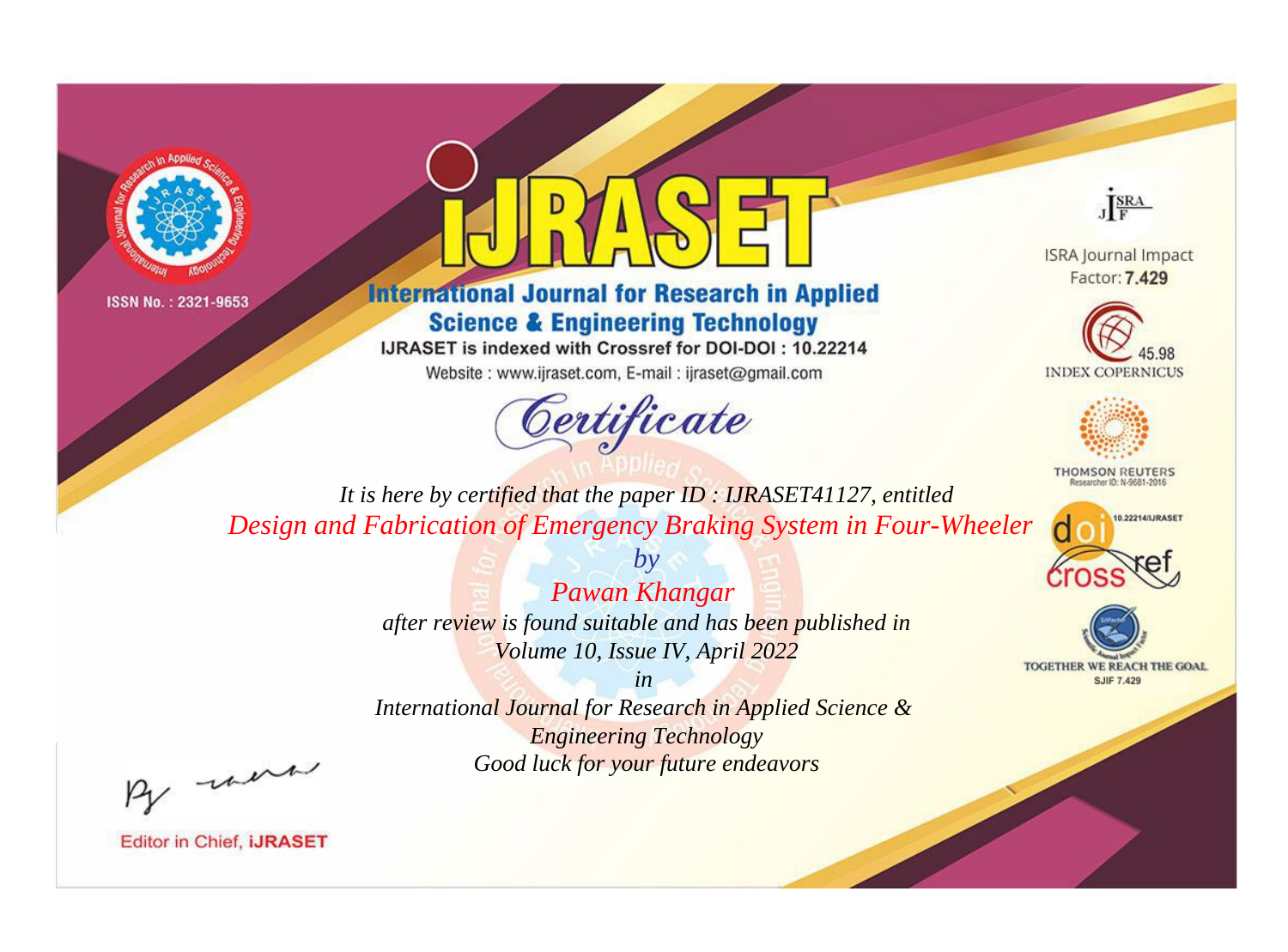



**International Journal for Research in Applied Science & Engineering Technology** 

IJRASET is indexed with Crossref for DOI-DOI: 10.22214

Website: www.ijraset.com, E-mail: ijraset@gmail.com



JERA

**ISRA Journal Impact** Factor: 7.429





**THOMSON REUTERS** 



TOGETHER WE REACH THE GOAL **SJIF 7.429** 

*It is here by certified that the paper ID : IJRASET41127, entitled Design and Fabrication of Emergency Braking System in Four-Wheeler*

> *Mrunali Sawarkar after review is found suitable and has been published in Volume 10, Issue IV, April 2022*

*by*

*in* 

*International Journal for Research in Applied Science & Engineering Technology Good luck for your future endeavors*

By morn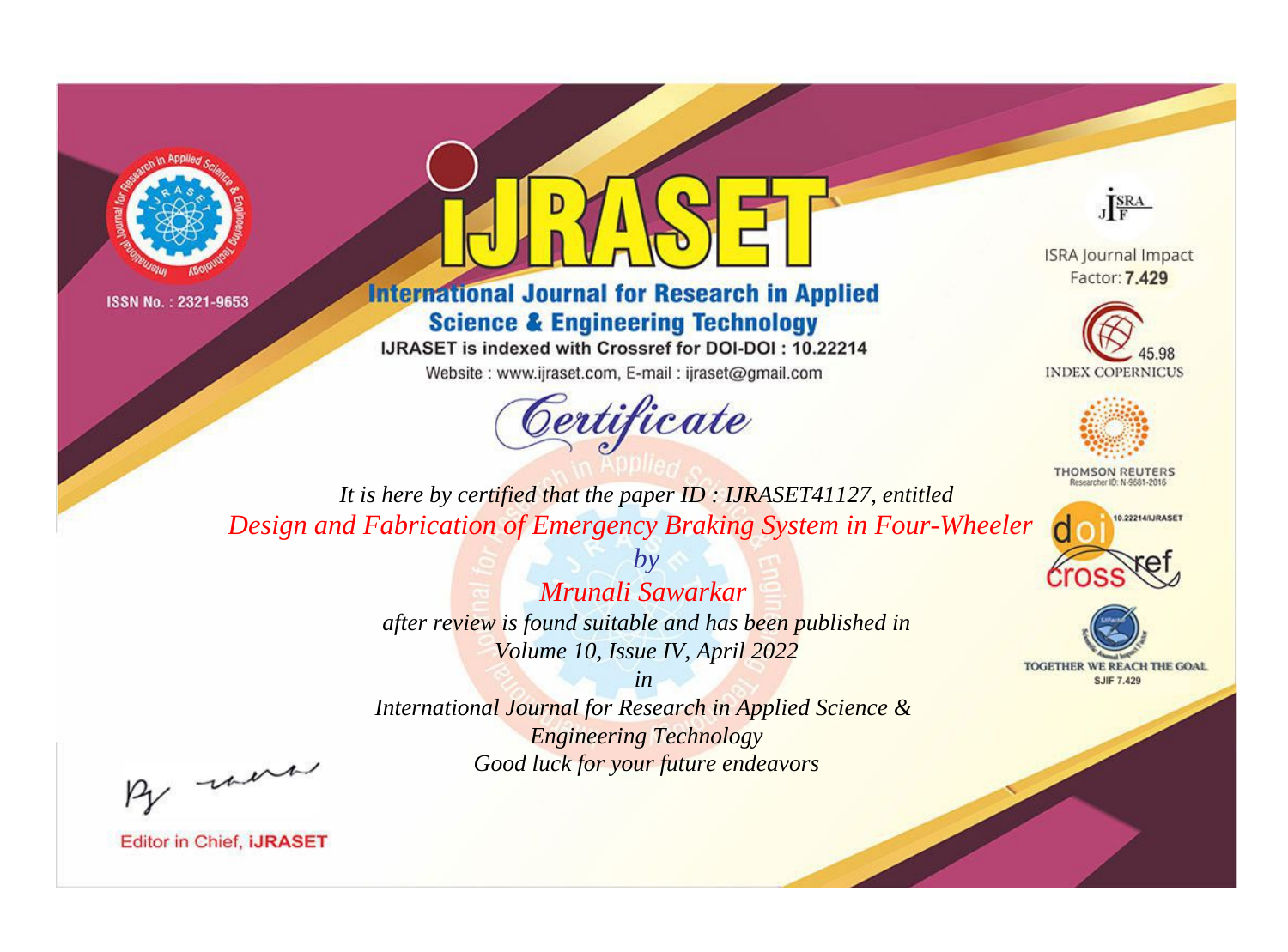



**International Journal for Research in Applied Science & Engineering Technology** 

IJRASET is indexed with Crossref for DOI-DOI: 10.22214

Website: www.ijraset.com, E-mail: ijraset@gmail.com



JERA

**ISRA Journal Impact** Factor: 7.429





**THOMSON REUTERS** 



TOGETHER WE REACH THE GOAL **SJIF 7.429** 

*It is here by certified that the paper ID : IJRASET41127, entitled Design and Fabrication of Emergency Braking System in Four-Wheeler*

> *Aman Gawande after review is found suitable and has been published in Volume 10, Issue IV, April 2022*

*by*

*in* 

*International Journal for Research in Applied Science & Engineering Technology Good luck for your future endeavors*

By morn